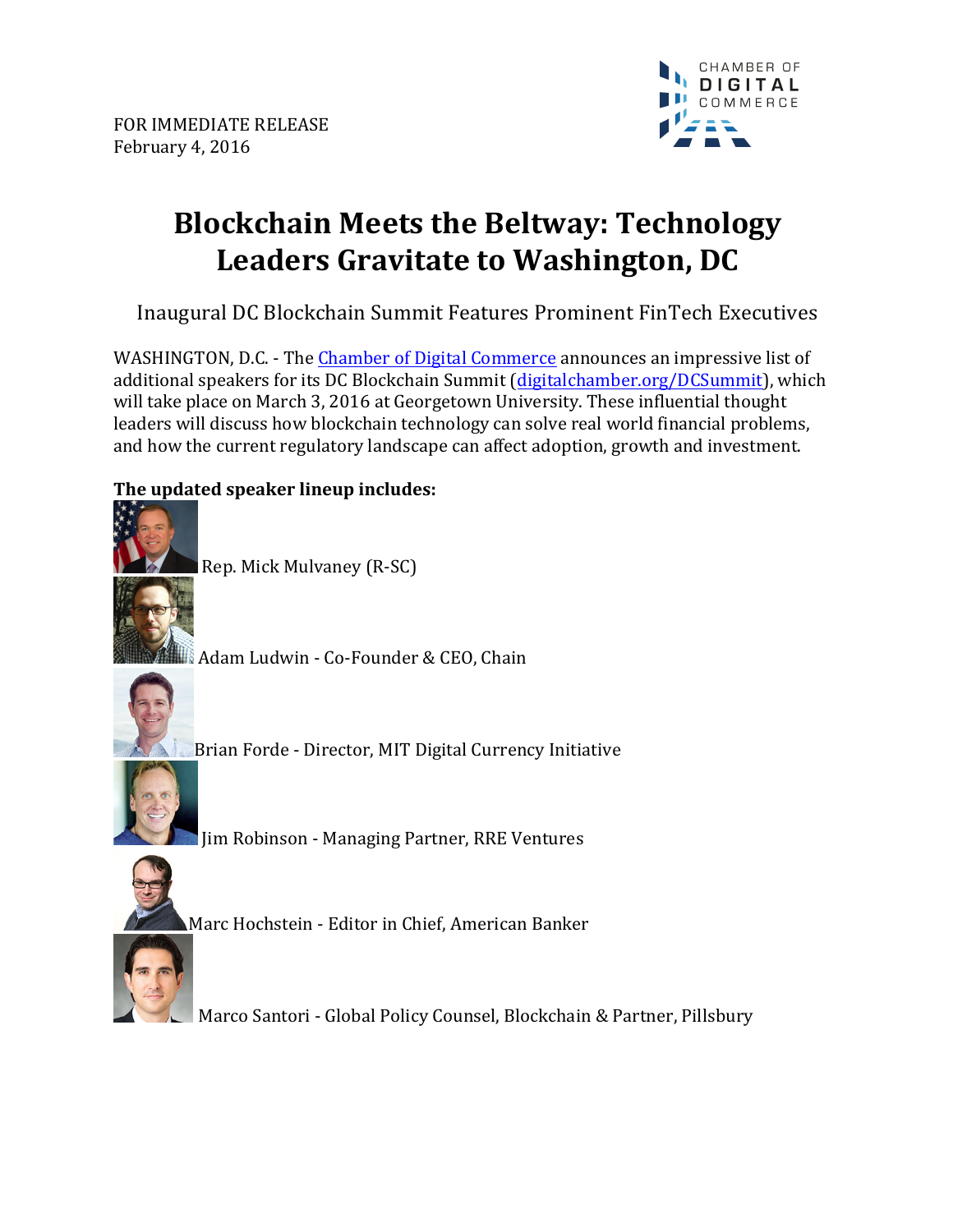

Stephen Pair - Co-Founder & CEO, BitPay,

Additional speakers include, **Don Tapscott**, CEO, The Tapscott Group; **Marley Gray**, Director Technology Strategy - Blockchain, Microsoft; Arvind Krishna, Senior Vice President and Director, IBM; Matthew Roszak, Founding Partner, Tally Capital; C. Alden **Pelker**, FBI; **Rep. David Schweikert; Jeff Garzik**, Bitcoin Core Developer; and many more.

The DC Blockchain Summit posed the following question to its distinguished guest speakers: "What is the future of banking and blockchain and what should Washington know about it?" Here's a sampling of their responses.

"It is imperative Washington understands the breakthrough technologies that comprise the *Blockchain. Irrefutable, published value transfer and trade for both digital, and physical, goods* is a massive operating system upgrade for all networks. As with the Internet today, we will look back in twenty years and wonder how we ever got along without it. Like the internet, new winners and losers - *individual, commercial and nations* - will be determined by their *capacity to embrace this change."* - **Jim Robinson, Managing Partner, RRE Ventures** 

*"Blockchains and other shared ledgers promise to make the financial industry more resilient, efficient and transparent, and there is a fascinating debate underway over how the technology will take hold. From the innovations made possible by bitcoin's permission-less,* open network, to the more cautious recent experiments by financial institutions, this *technology has galvanized new thinking in a normally staid industry.*" **–Marc Hochstein, Editor In Chief, American Banker** 

*"Blockchain technology presents a genuine opportunity for our government to re-examine first principals of regulation and policymaking. The Blockchain Alliance is an important part* of this conversation and Pillsbury is happy to represent Blockchain.info on this significant *panel." -***Marco Santori, Global Policy Counsel, Blockchain & Partner, Pillsbury**

*"With some experts predicting over one trillion USD to be saved by the banking and finance industry.* The *impact of blockchain technology will allow savings not seen since the Internet."* **–Sam Cole, Co-Founder & CEO, KnCMiner**

*"The applications of blockchain technology extend far beyond the financial industry. I believe it's* the most important human invention since the printing press. As far as banking is *concerned, it's difficult to imagine any other way that banking will work in the future than what* we see with Bitcoin and blockchain technology." **–Stephen Pair, Co-founder & CEO, BitPay.**